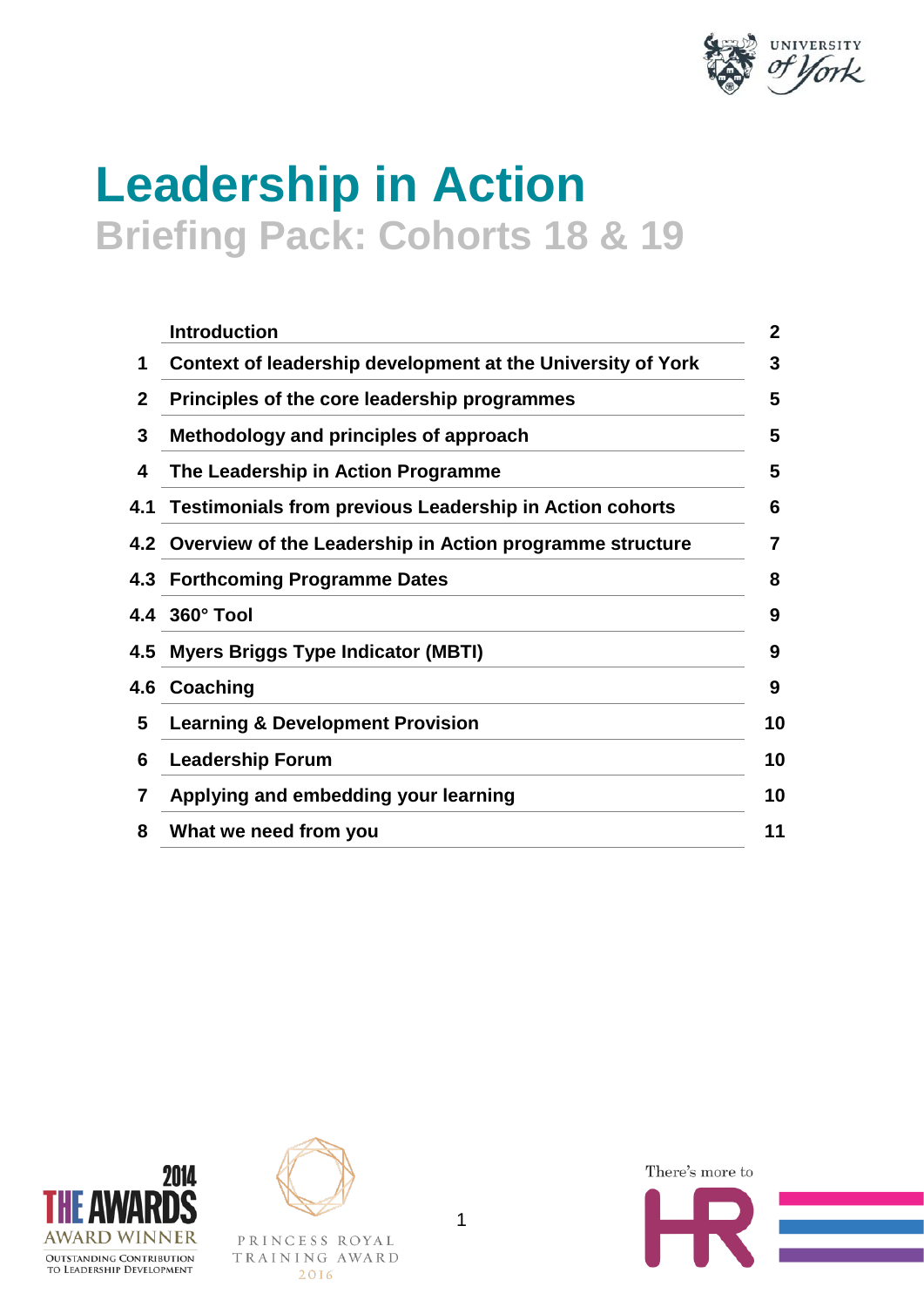

## **Introduction**

This briefing pack has been produced to introduce you to the Leadership in Action programme and to hopefully answer some of the initial questions that you may have.

This programme is targeted at experienced middle or senior managers who manage larger teams and other team leaders.

To be considered for the programme, you need to discuss your individual needs with your line manager and identify the areas of your performance that you wish to develop. It will also be beneficial to discuss opportunities that may arise for you to apply your learning in the workplace. This can then be recorded on the application form and submitted by **noon, Monday 6 November 2017.**

Two programmes will be offered during the 2017/2018 academic year, with 16 places available on each. The dates of both programmes can be found on page 8 of this pack.

If the programme is oversubscribed Learning & Development reserves the right to make the final selection of participants to ensure a balance of roles and departments. All places will be confirmed by Friday 24 November 2017.

If the programme is oversubscribed HoDs will be asked to prioritise the applications received from their department.

Before applying, please:

• Agree with your line manager that this programme meets your development needs and that you can commit to all workshop dates and other programme activities.

Should you have any questions, please do not hesitate to contact me on ext. 4867 or at lindsay.coomer@york.ac.uk.

Kind Regards

**Lindsay Coomer Leadership & Staff Development Advisor**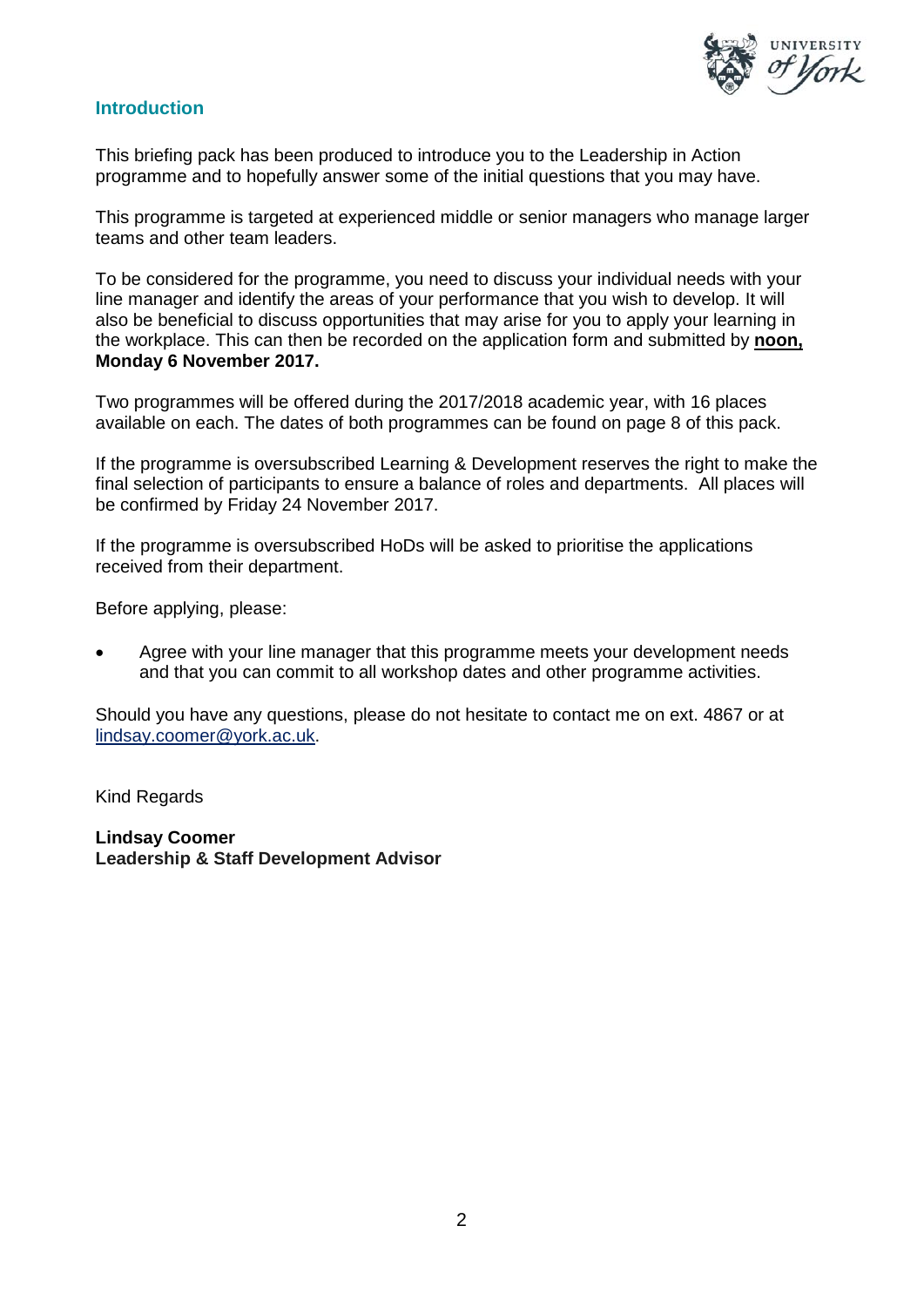

## **1. Context of leadership development at the University of York**

May 2008 saw the introduction of a Leadership Development Strategic Project. The focus of this project was to provide a framework and range of interventions in order to provide support and skills to those who are in leadership and management roles.

This resulted in the introduction of a comprehensive suite of leadership development opportunities. This is being continually updated as a result of feedback from delegates and key stakeholders in order to keep abreast of the developments within HE. This framework aims to create collective leadership capability that empowers and enables leaders to:

- gain deeper insights into the global/university context of leadership
- develop the strategic direction of their departments and activities to support departmental goals and the University Plan
- build sustainable high performing teams, built on the key skills of effective dialogue, feedback, inclusivity and engagement

This holistic approach as illustrated below, was recognised by The Times Higher Education Awards in 2009 when we received the award for 'Outstanding Contribution to Leadership Development'. In 2012 we received a Times Higher Award for 'Outstanding Support for Early Career Researchers' for our Research Leaders Programme, and in 2014 we also received a Times Higher Award for 'Outstanding Contribution to Leadership Development' for our Collaborative Leadership Programme. Also, in 2016, we received the Princess Royal Training Award.

The following six core leadership programmes provide an opportunity to consolidate and develop existing knowledge, understanding, skills, attitudes and behaviours and they are open to relevant staff in a leadership role:

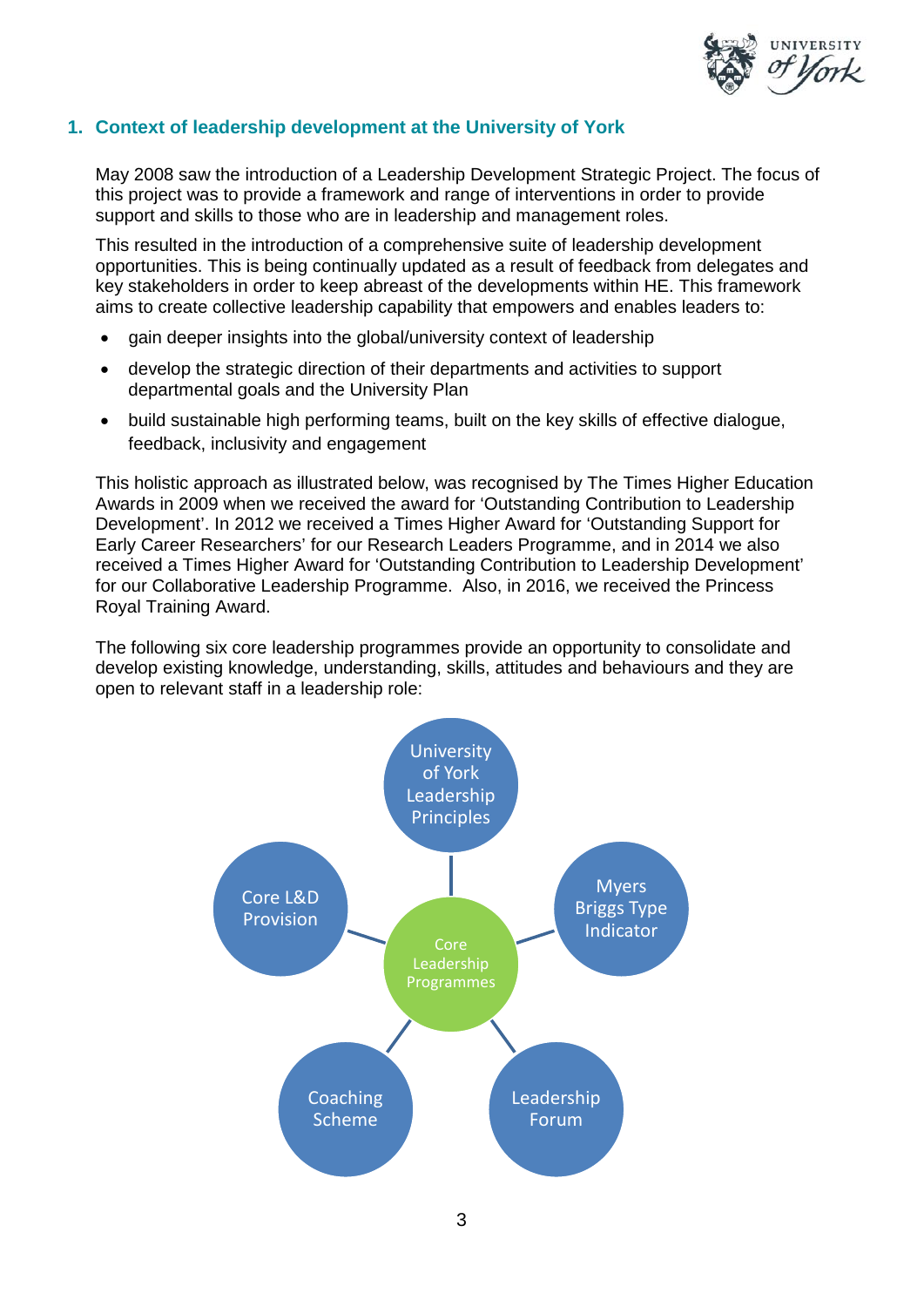

**1) Collaborative Leadership Programme:** For discrete Department Management teams to enable them to build the capability and confidence of the management teams in departments, to face the challenges and changes of the new higher education environment.

**2) Strategic Leadership Programme:** Suitable for Heads of Department and members of the Senior Management Group. Places on this programme are by invite only.

**3) Leadership in Action:** Suitable for middle managers who are responsible for large teams and/or managing line managers within their team.

#### **4) Research Leaders Programme:**

The Research Leaders Programme was introduced as a result of many research active academics and their managers highlighting that the abstraction for the Leadership in Action Programme was too long .The content covers the critical areas of the Leadership in Action programme but is presented in a research-only context. This can be supplemented through the core Learning & Development provision.

#### **5) Leading Without A Team:**

The Leading Without a Team programme has been developed with the recognition that a number of middle managers find themselves in leadership positions without having formal management responsibilities. This programme focuses less on managing teams and individuals and more on influencing key stakeholders.

**6) Management in Action:** Suitable for first time, first line managers / supervisors who are directly involved with day to day supervision and work allocation.

By meeting others in a leadership role from across the University, you will have the opportunity to share best practice whilst building a diverse network of support. The 360 degree and coaching elements of the programme will also provide a rich platform for greater self-awareness and personal growth.

All of the programmes are built around three core themes:

#### **Managing and Developing Self: Self Efficacy**

An opportunity to get feedback and review your personal approach to leadership and management .These modules will also identify key leadership skills and behaviours which will be effective within our environment.

#### **Managing and Developing Others: Relational Leadership**

Understanding your role in relation to building an effective team, developing individuals, maximising performance, dealing with conflict, managing change and holding difficult conversations.

#### **Managing within the University: Organisational Leadership**

Understanding the structure, policies and frameworks within which the University operates. A particular focus is placed on financial management, strategic and operational planning and statutory requirements.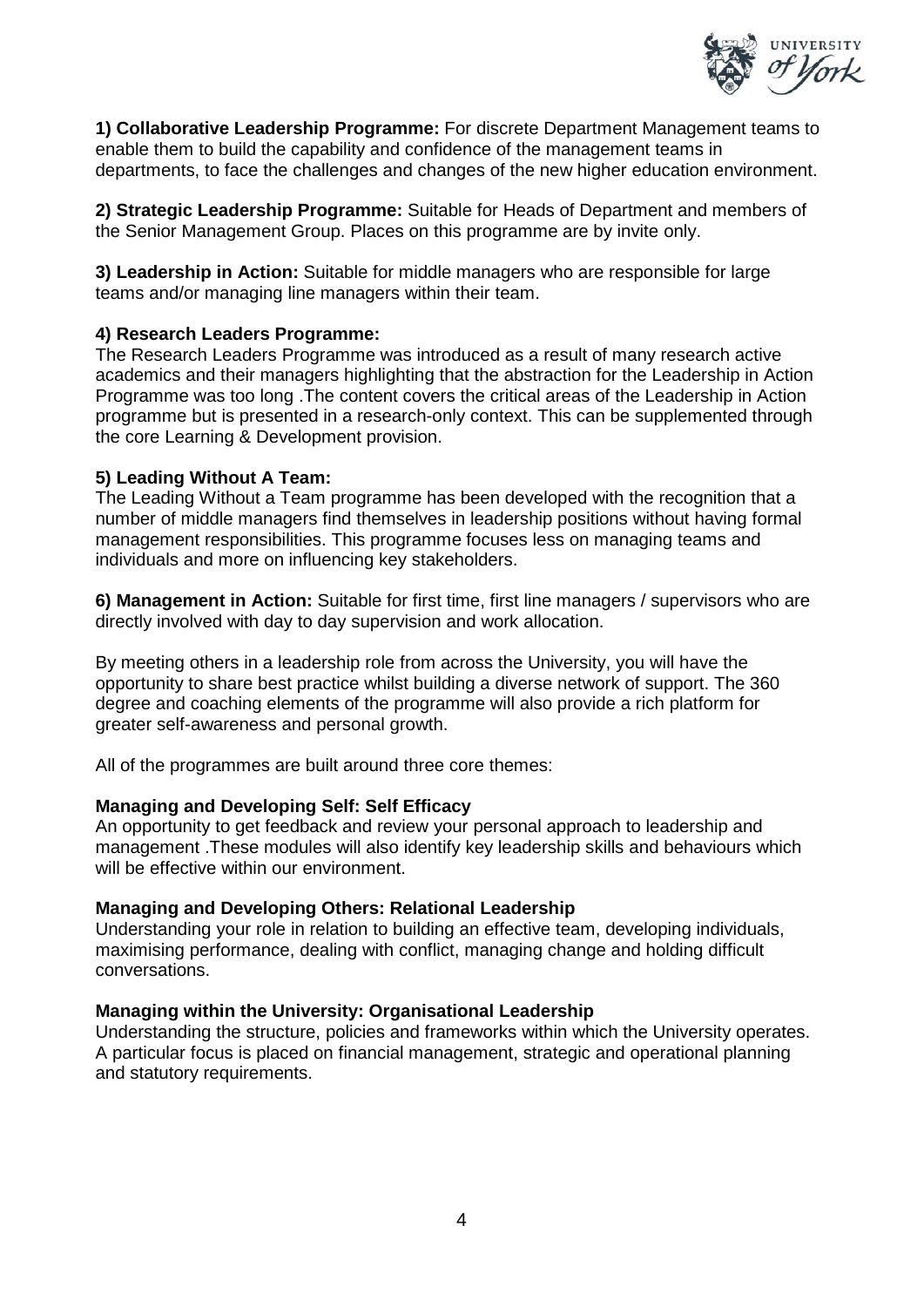

# **2. Principles of the core leadership programmes**

- To provide the essential knowledge and understanding required to perform leadership and management roles effectively.
- To develop the relevant skills, attitudes and behaviours of those who hold leadership and management roles within the University.
- To create a supportive and effective framework to share best practice and explore solutions to challenges within leadership and management roles.
- To support University Strategy by developing and empowering leaders and managers to achieve high performance.
- To maximise the potential of our managers and leaders.
- To provide departments with leadership and management skills this will assist in meeting department aims and objectives.
- To contribute to a culture of continuous professional development.

# **3. Methodology and principles of approach**

- A programme of formal workshops.
- In addition, all leaders and managers will be encouraged and supported to undertake appropriate self-development activities.
- Mentoring and coaching will be offered to support individual development.
- To acknowledge the differing learning styles of delegates, activities may also include use of external and internal speakers, psychometrics, facilitated sessions and classroom-based approaches.
- The content of the activities will address knowledge, understanding, skills, attitudes and behaviours.
- Programmes will focus on practical problems/case studies.

# **4. The Leadership in Action programme**

- The programme is delivered through Learning and Development by Lindsay Coomer, Melanie Colwill and Penny Foster. Financial and Planning inputs are provided by the Director of Finance and Director of Planning.
- It is made up of eight core modules which run over a period of eight months. In addition, two hour coaching sessions take place in between the modules, to enable individuals to explore issues in the workplace through coaching from their peers. Not only do these sessions offer practical solutions or greater clarity of issues but they also provide a safe environment to develop coaching skills as part of a leadership approach.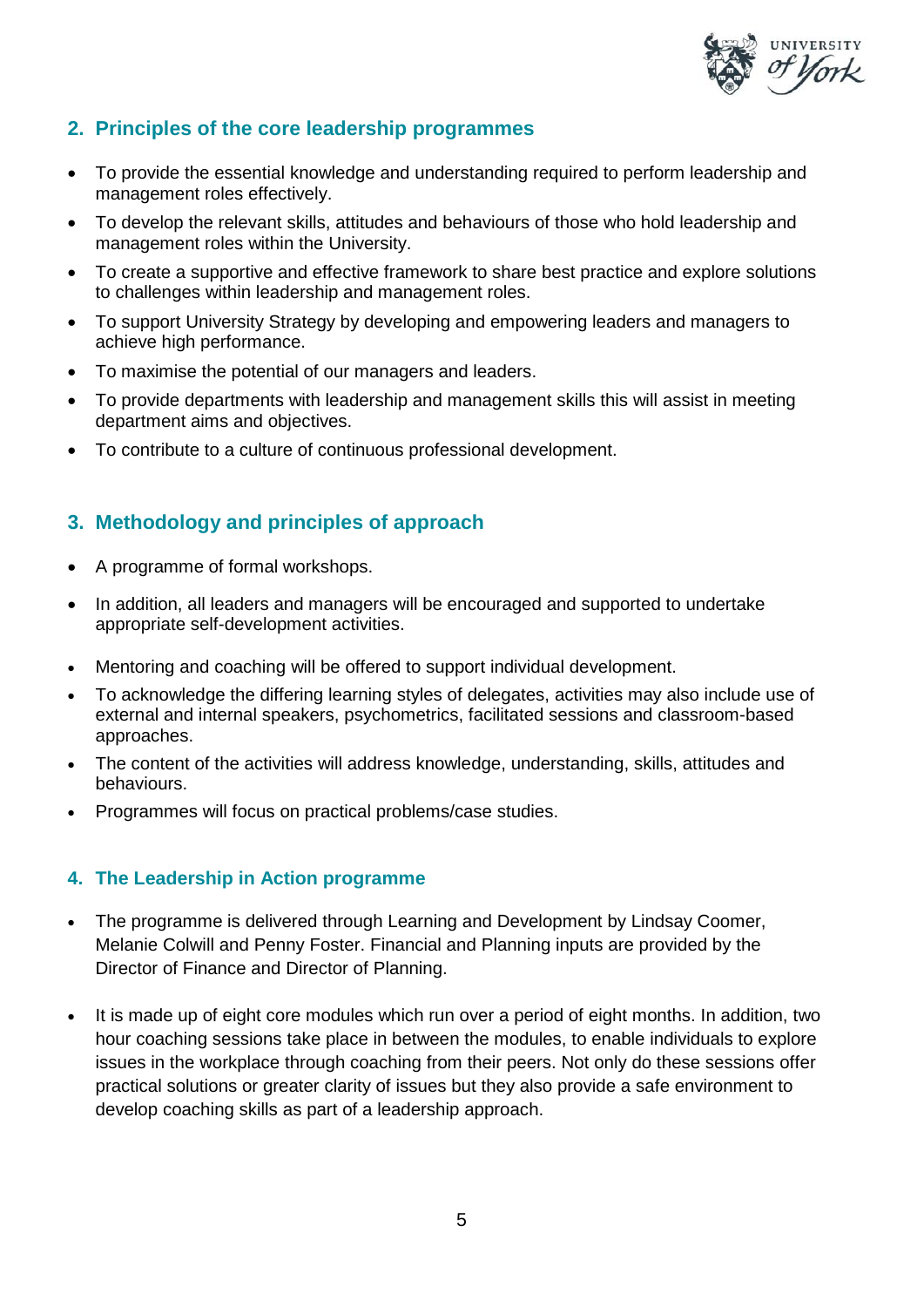

## **4.1 Testimonials from previous Leadership in Action Cohorts**

*"I found the course invaluable. It has dramatically changed my approach to work and I hope to review the impacts by re-evaluating my 360 in due course."*

*"Attending the Leadership in Action programme was a transformative experience for me. The structured activities and personal support provided by the experienced facilitators helped develop my confidence and ability to further my career in leadership and management within my Department. The programme provided knowledge and insights that I have been able to apply in my day-to-day working, and has afforded me an invaluable network of peers across the University that has enabled me to continue to grow and develop beyond the formal programme."*

*A very worthwhile course which I would highly recommend to other managers performing a leadership role. In any course you always hope that you will benefit personally and be able to embed your learning in your day to day work – I feel that [the Leadership in Action programme] has helped me achieve this in some quite distinct areas.* 

*"Participating in the LIA course was a very positive experience. It made me reflect on how I lead my research team, interact with other colleagues, and supervise my PhDs. The three things that I found most useful from the course were the 360 review, Myers Briggs type discussions, and coaching…* 

*Overall, the course was thought-provoking and provided a range of tools that I continue to use in my everyday work. It also provides an opportunity to meet people from other departments around the University and understand how some of the non-academic departments run. We were also really well supported by the facilitators from HR who made it an enjoyable and lively learning environment. I would thoroughly recommend it to all academics who have to manage people (whether PhDs, a research team, or their peer group as part of a teaching post like Chair of BoS/GSB for example)."* 

*"The LiA programme was extremely comprehensive and thorough as a leadership course. The facilitator was outstanding and the course was excellent for getting to know other people in our cohort within the University and sharing experiences and similar challenges. One the most beneficial aspects of the course for me was the coaching sessions which were incredibly practical and which I have applied back in the work-setting and have found to be a very valuable set of tools. I also appreciated the 360-degree feedback process and the personal coaching I received*  which gave me a great deal of confidence in my development as a research leader. Whilst the *LiA was a significant time commitment, I do feel overall it was well worth the investment."*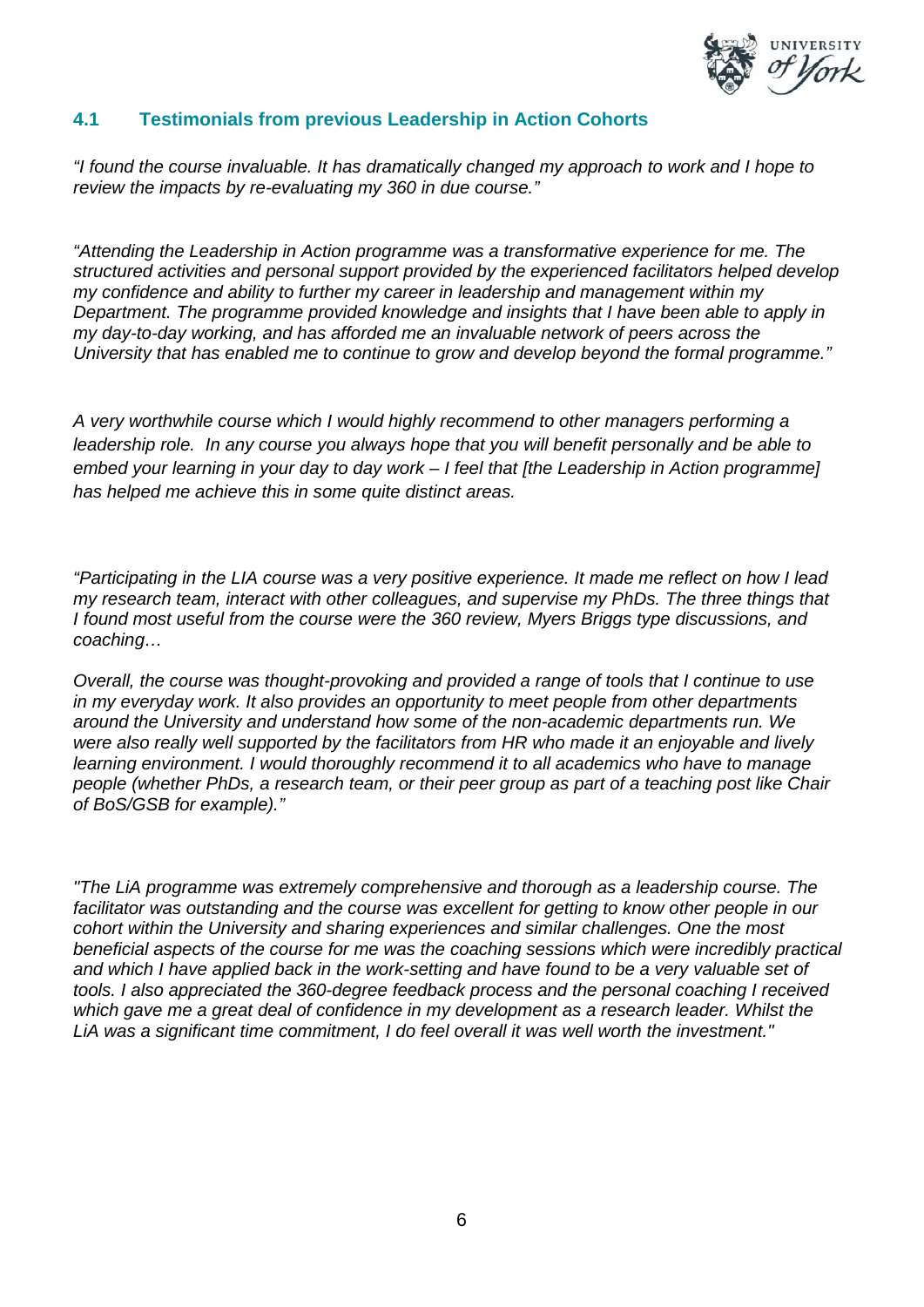

## **4.2 Overview of the Leadership in Action Programme Structure**

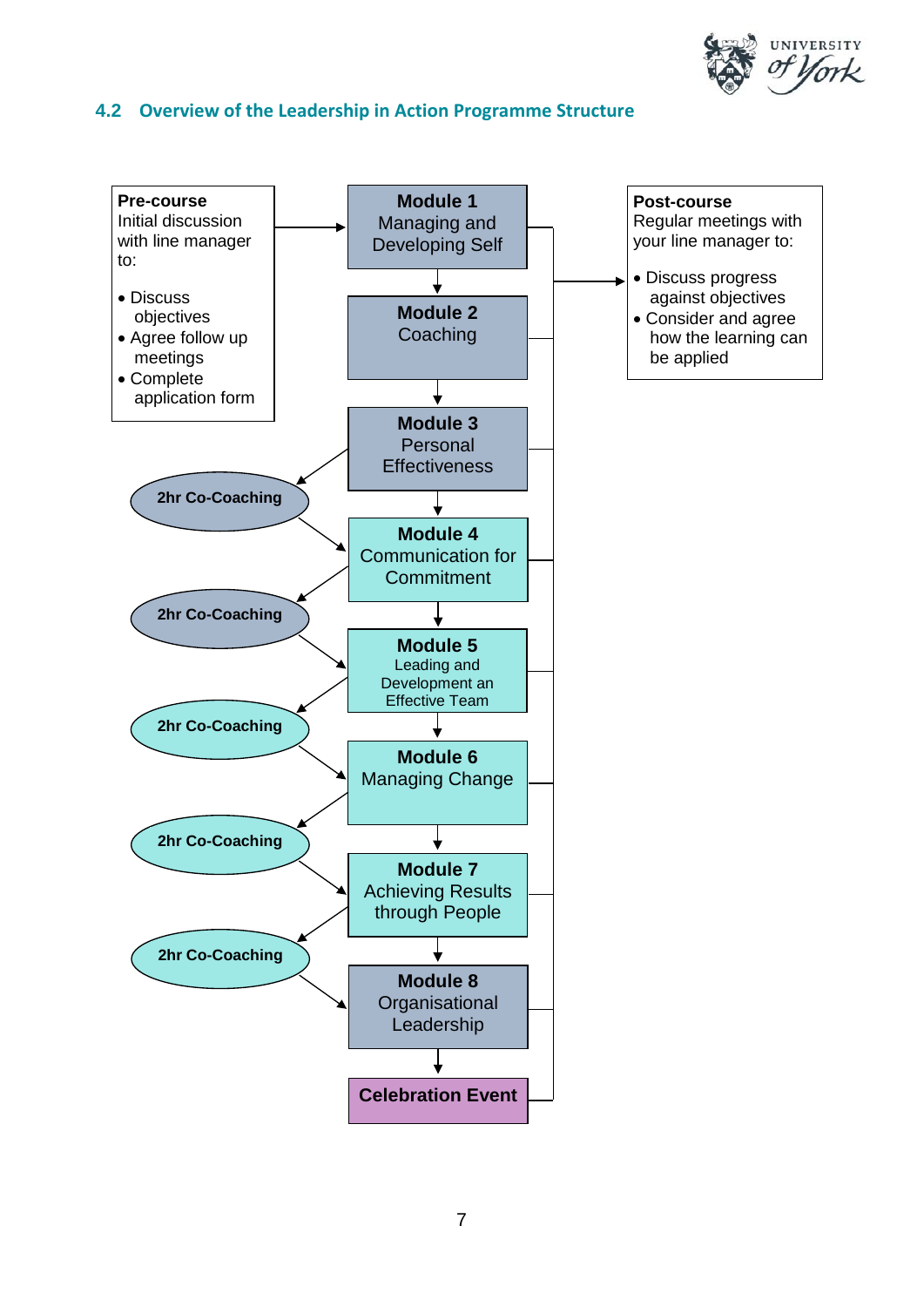

# **4.3 Forthcoming programme - dates**

| <b>Module</b>                                                         | <b>Cohort 18</b>                                                            | <b>Cohort 19</b>                                                             |
|-----------------------------------------------------------------------|-----------------------------------------------------------------------------|------------------------------------------------------------------------------|
| <b>Induction</b><br>(delegates and line managers)                     | Monday 11 December 2017<br>$11:30 - 13:00$                                  | Monday 22 January 2018<br>$11:30 - 13:00$                                    |
| <b>Module 1</b><br>An Introduction to Leadership<br>and Self          | 16 & 17 January 2018<br>(Includes evening meal and<br>optional residential) | 21 & 22 February 2018<br>(Includes evening meal and<br>optional residential) |
| <b>Module 2</b><br>Coaching                                           | 19 February 2018                                                            | 14 March 2018                                                                |
| Module 3<br><b>Personal Effectiveness</b>                             | 16 March 2018                                                               | 25 April 2018                                                                |
| <b>Co-Coaching 1</b>                                                  | 9 April 2018                                                                | 3 May 2018                                                                   |
| Module 4<br>Communication for<br>Commitment                           | 23 April 2018                                                               | 15 May 2018                                                                  |
| <b>Co-Coaching 2</b>                                                  | 10 May 2018                                                                 | 20 June 2018                                                                 |
| <b>Module 5</b><br>Leading and Developing an<br><b>Effective Team</b> | 25 May 2018                                                                 | 26 June 2018                                                                 |
| <b>Co-Coaching 3</b>                                                  | 19 June 2018                                                                | 12 July 2018                                                                 |
| <b>Module 6</b><br>Managing Change                                    | 25 June 2018                                                                | 18 July 2018                                                                 |
| <b>Co-Coaching 4</b>                                                  | 10 July 2018                                                                | 3 August 2018                                                                |
| <b>Module 7</b><br>Achieving Results Through<br>People                | 20 July 2018                                                                | 16 August 2018                                                               |
| <b>Co-Coaching 5</b>                                                  | 7 August 2018                                                               | <b>TBC</b>                                                                   |
| Module 8<br>Organisational Leadership                                 | 20 August 2018                                                              | September 2018 TBC                                                           |
| <b>Celebration Event</b><br>(delegates and line managers)             | September 2018 - TBC                                                        | November 2018 TBC                                                            |

NB: All Co-Coaching sessions last 2 hours. You will be given a choice as to which session you would like to attend: 09:30 – 11:30 or 14:00 – 16:00.

Day-long sessions run 09:30 – 16:30, **except** for Module 1 which is 09:00 – 17:00.

\* Please note that it is delegate responsibility to arrange transport to and from training venues. Any additional transport costs will need to be claimed through your departmental expenses.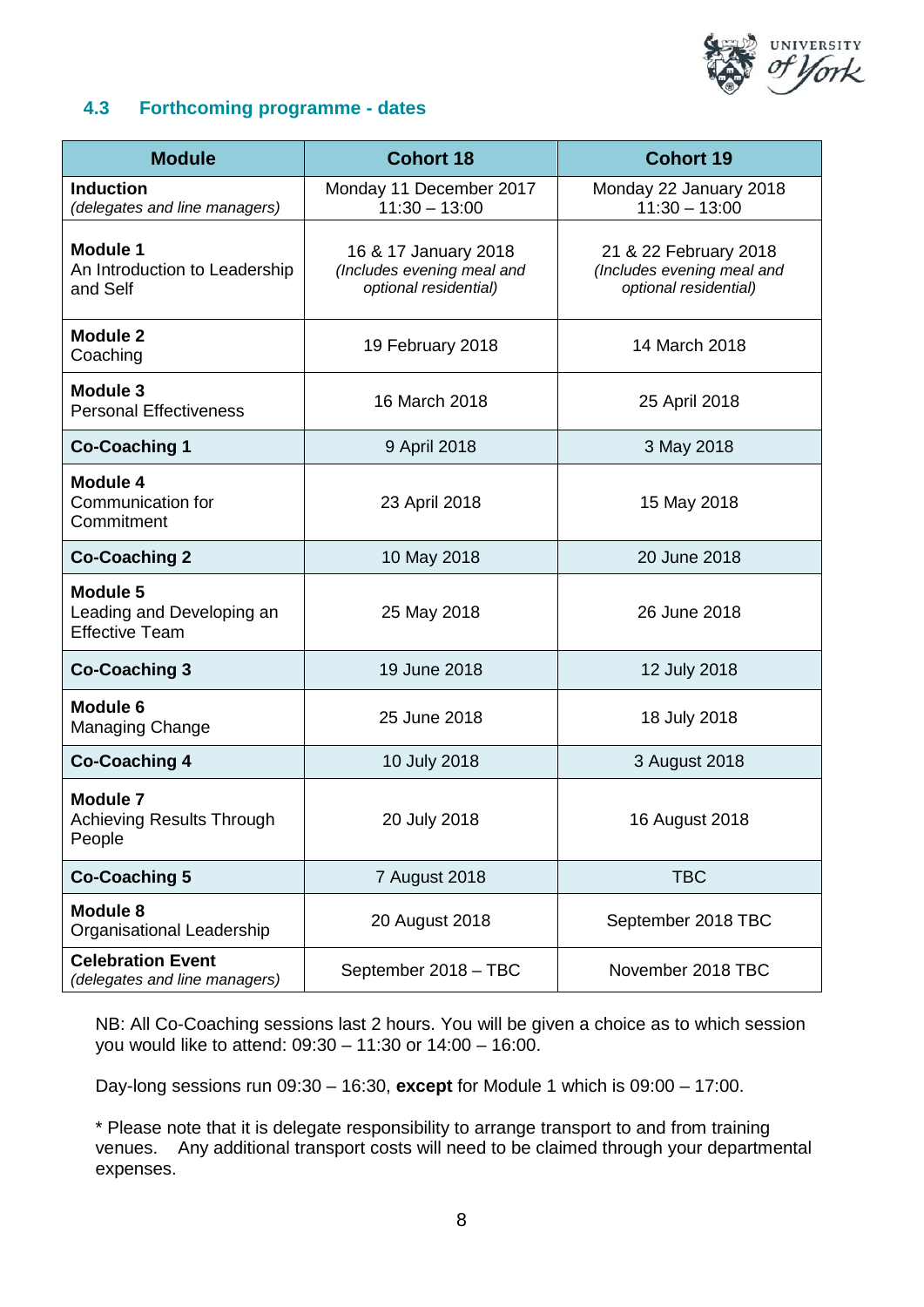

## **4.4 360° tool**

Since commencing the Leadership programmes in 2008 we have been using The Work Foundation's 'Liberating Leadership' 360° profiling tool.

As a result of the success and the impact of this part of the leadership provision, we have developed our own university 360° Tool. This tool was piloted on all the leadership programmes that commenced between September 2011 – February 2012.

The questions in the tool will consider the perceptions of your performance against a set of leadership principles. The University believe these principles embody important values and behaviours that leaders within our University can aspire to.

The journey to arrive at this set of principles began with a review of all our current values and beliefs as stated in University documents, strategies and stories. Through consultation and great consideration, these principles emerged as behaviours, attitudes and ways of working we wish to encourage, support and promote in our current and future leadership. These principles are not exhaustive or exclusive; they are part of the leadership narrative we are creating at York and have been recently updated.

You will have a confidential individual coaching session with a member of Learning & Development who will provide the feedback of this profiling tool to you directly. They will also explore any areas of personal development this may highlight.

# **4.5 Myers Briggs Type Indicator (MBTI)**

The MBTI instrument is an exceptionally versatile tool that provides individuals and teams with a powerful understanding of their own and others' personality styles. Insight into the differences between personality types helps groups and individuals to work together more effectively, improving communication and reducing conflict. By recognising the preferences that MBTI illustrate and identifying your personal type, you will be able to develop your role as a leader.

# **4.6 Coaching**

Coaching has become successful in a variety of organisations. It is used to provide structure, accountability and focus that enables individuals to set effective goals, explore possibilities, overcome barriers and achieve greater satisfaction. As a result of the feedback from previous Leadership in Action delegates on the success and impact of incorporating coaching into the role of a leader, 2011 has seen the introduction of a formal University Coaching Scheme.

Module 2 will introduce you to the 'GROW' methodology and this approach will form the basis of the subsequent co-coaching groups. The initial coaching session is a full day with the subsequent 5 sessions lasting 2 hours each. The timings of the sessions will be either 09.30 – 11.30 or 14.00 – 16.00 and specific groups will be decided after Module 2 has taken place.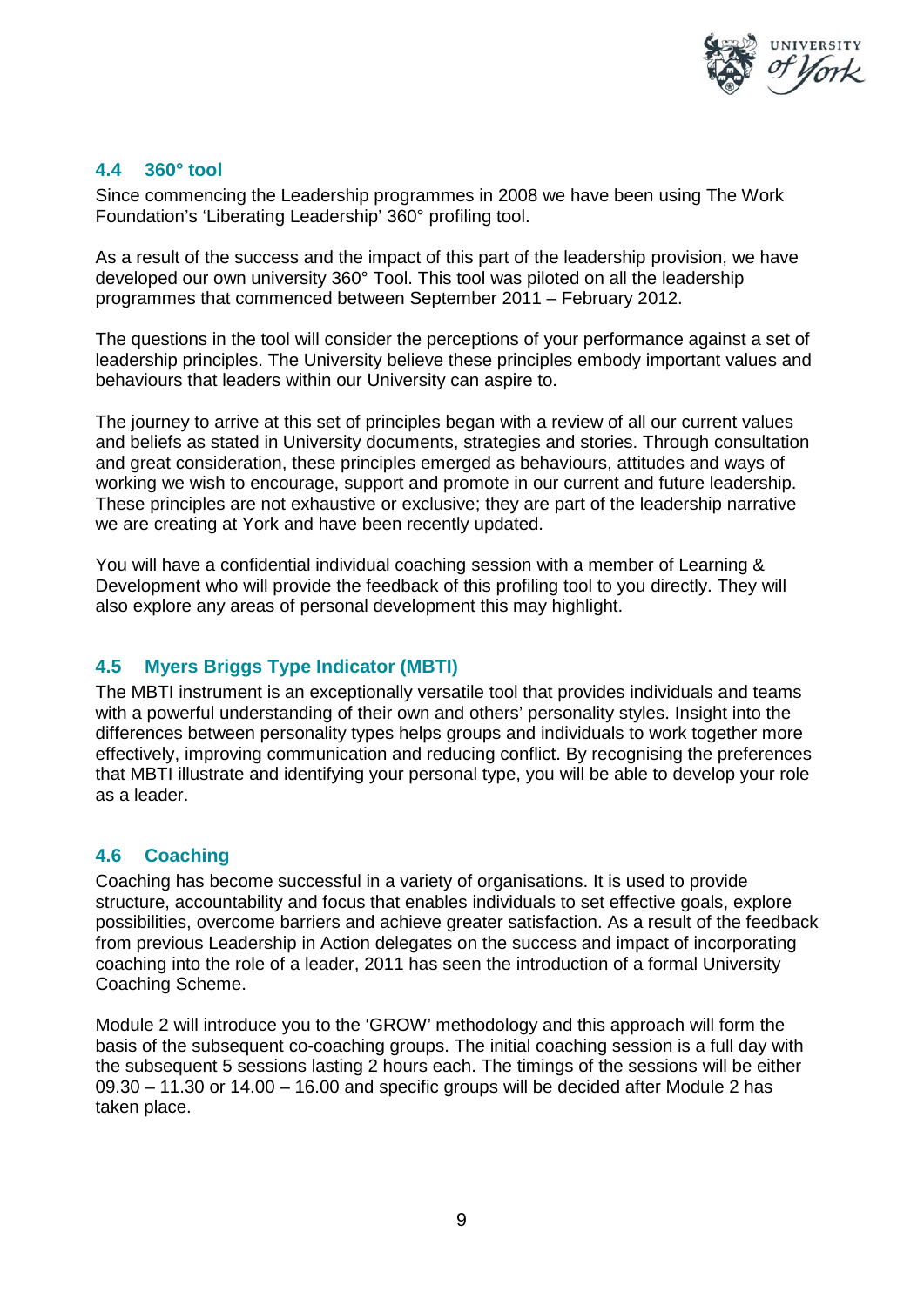

# **5. Learning & Development (L&D) provision**

In addition to the core leadership programmes, in order for individuals to meet all of their development objectives, we will highlight particular elements of the L&D provision that may enhance learning.

Particular sessions that are available to all staff, may supplement learning covered in the core leadership programme or address individual learning objectives that are not covered as part of the leadership programme. These may include:

- Fixed Term Contract management
- Work Related Stress
- Data Protection and Freedom of Information
- Discipline and Capability
- **Equality and Diversity**
- Influence and Persuasion
- Dealing with Interpersonal Conflict
- Project Management

#### **6. Leadership forum**

Once a term, a Leadership Forum will be hosted. External specialists will be invited to share key learning from their own leadership journey, share research and provoke debate and discussion on current topics and issues. This will be followed by an opportunity to network with fellow leaders.

If you would like to attend or have any suggestions as to who you would like to see, please send an email to [leadership-development@york.ac.uk](mailto:leadership-development@york.ac.uk)

#### **7. Applying and embedding your learning**

It is suggested by Cope (2005) that to be effective learning must be embedded in the workplace and learners supported in that process. He identifies that as a general rule 10% of effort should be on identifying the learning needs and objectives, 20% on an open programme learning event, 30% on workplace coaching and action learning and 40% on embedding that learning in the workplace.

The University of York Staff Survey 2017 stated that 66% of respondents had the opportunity to put new skills and knowledge gained at or through the University into practice in the workplace. This is more effective with the involvement of your direct line manager and as a result we encourage you to involve them and update them regularly on your thoughts, reflections and your development plan.

At the end of each module, reflection time will be provided for you to identify what you have learnt and how you may apply the learning back in the workplace.

Only 22% of staff completing the 2017 Staff Survey stated that they have useful discussions about their performance at work outside the annual performance review. If you do not already have an existing mechanism in place for regular meetings with your line manager, you will need to introduce this prior to commencing on the Leadership in Action programme.